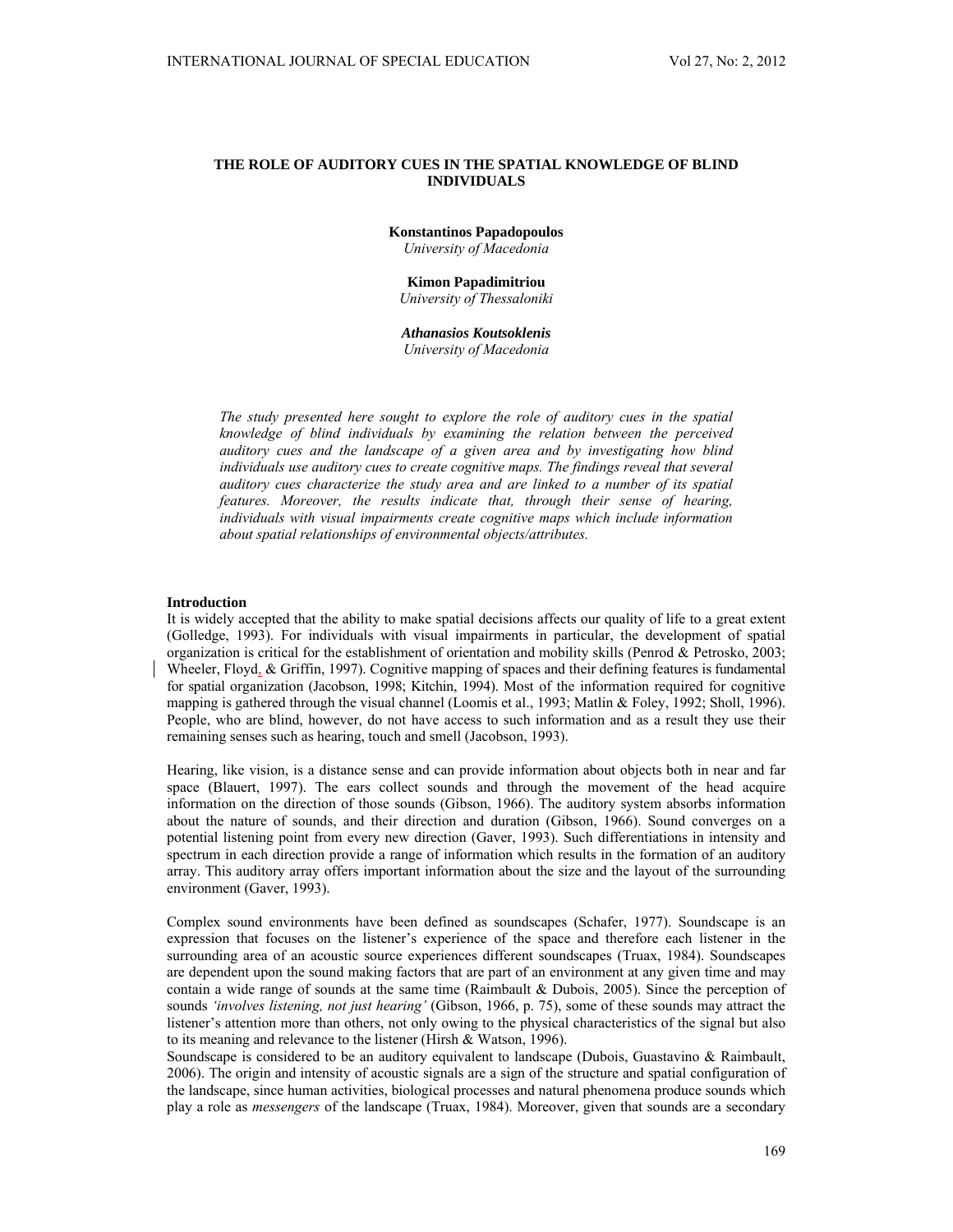product of the landscape, the study of landscapes should not be distinguished from spatial elements (Matsinos et al., 2008).

In view of the fact that a soundscape is shaped by both the conscious and subliminal perceptions of the listener, soundscape analysis is based on perceptual and cognitive attributes such as foreground and background, from which are derived such analytical concepts as keynote, sound signals and soundmarks (Truax, 1999). Schaffer (1977) defines background sounds as 'keynotes' and foreground sounds as 'sound signals'. Additionally, Shaffer defines sounds that are particularly regarded by a community and its visitor's as 'sound\_marks', in analogy to landmarks. As Wrightson (2000) notes, Schafer's terminology facilitates the idea that the sound of a particular locality (its keynotes, sound signals and sound marks) can express a community's identity to the extent that settlements can be recognized and characterized by their soundscapes.

By using auditory cues, individuals with visual impairments can gain information about landmarks and information points and can use this information to determine and maintain their orientation within an environment (Jansson, 2000; Koutsoklenis & Papadopoulos, in press). Individuals with visual impairments also use auditory cues to determine the type of an environment, to identify and localize objects, to maintain orientation, to walk in a straight line, to avoid possible hazards and to cross streets (Ashmead et al., 1998; Blumsack, 2003; Gardiner & Perkins, 2005; Koutsoklenis & Papadopoulos, in press). Several studies, however, indicate that the appraisal and perception of a sound is likely to be affected by visual attributes (Carles, Barrio & de Lucio, 1999; Pheasant, Horoshenkov & Watts, 2008; Viollon, Lavandier & Drake, 2002; Watts, Chin & Godfrey, 1999). Thus, it would be of great interest to investigate the categories of auditory cues that attract the attention of blind individuals.

## *The Study*

The study presented here sought to explore the role of auditory cues in the spatial knowledge of blind individuals. In particular, the study aimed to investigate the nature of auditory cues that were perceived in a real environment by stationary blind individuals. It also aimed to examine how auditory cues enhance the cognitive maps of blind individuals.

#### *Experiment*

To this end, an experiment consisted of two tests was carried out. In the first test, the relation between the perceived sound cues and the landscape of a given area was examined. The first test aimed to (a) introduce a methodology for the recording and analysis of the auditory cues perceived by blind individuals in the real world, (b) record and analyze the auditory cues perceived by blind individuals, and (c) investigate how the perceived auditory cues can be linked to the spatial changes and represent the landscape. The first test concerned the recording of the perceived sound cues in six outdoor locations (L1–L6) of a university campus, in three different time periods (different days and hours) and with different participants. The second test investigated how blind individuals can use auditory cues to create cognitive maps. In particular, the second test concerned the participants' cognitive maps for the same six locations of the first test. Participants provided verbal descriptions of the area immediately after the end of the first test.

The experiment took place in three different time periods: on three different days, at different hours of the day and with three different groups of participants. The first time it took place in the afternoon (16:30-18:30) with three participants (see Table 1, participants 1, 2 and 3). The second time it took place in the morning (10:00-12:30) with three other participants (participants 4, 5 and 6). The third time it took place in the afternoon (14:30-17:00) of a bank holiday with five participants (participants 7, 8, 9, 10 and 11). Before the start of the experiment full instructions were given to the participants, and they were given a warm-up period of five minutes to familiarize themselves with the process.

The area was selected because it offers a non-threatening urban environment (in contrast with other central parts of the city). University staff, students and visitors are continually to be found there – some on foot, others using cars or motorcycles. At the same time, since the campus forms part of the general city centre area, it is surrounded by streets with relatively heavy vehicular traffic. All the above, in combination with a few green areas (trees and small parks) and a small population of animals (birds, stray dogs), make up an urban area rich in auditory cues.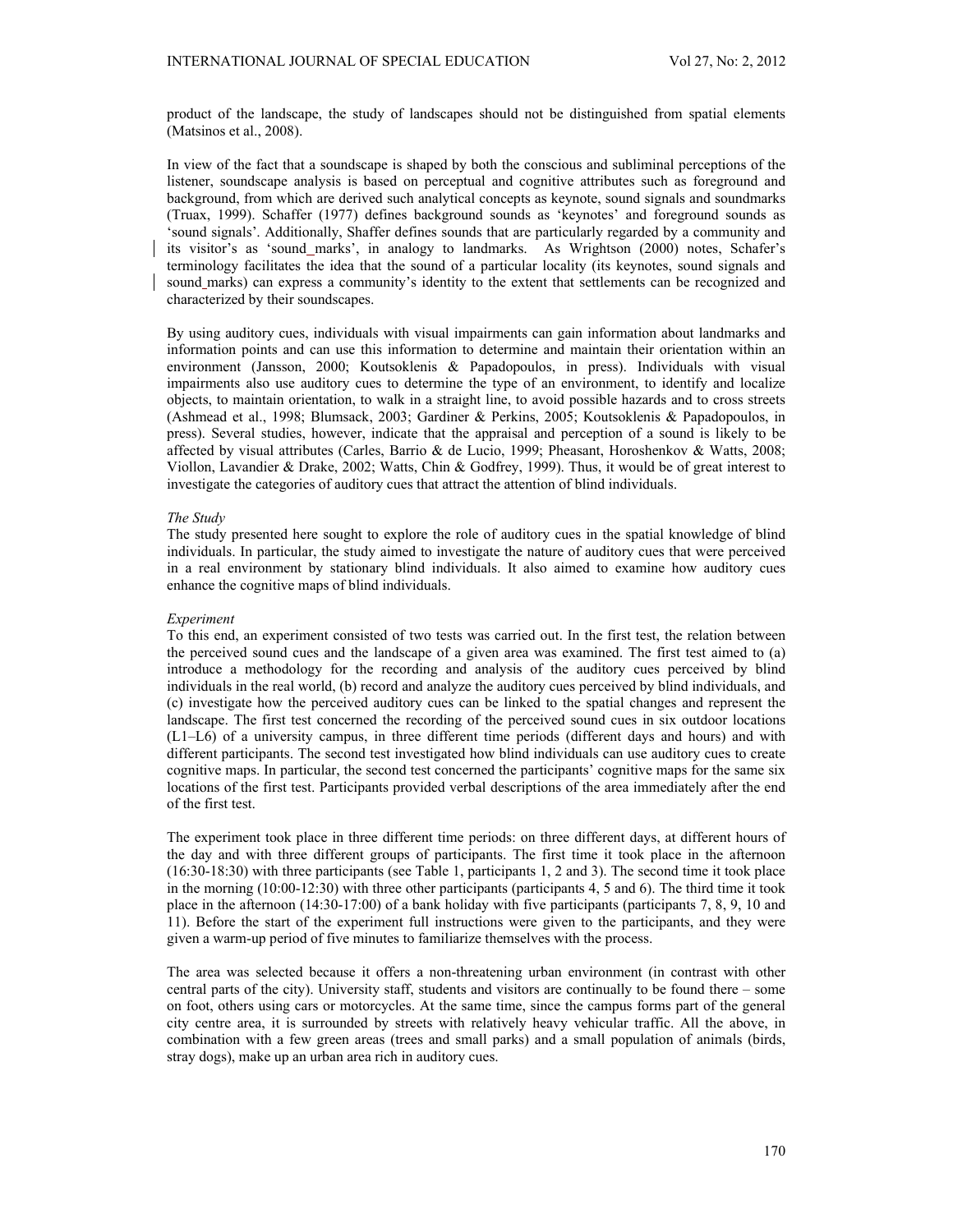### *Participants*

In the present study, the ethical principles of the Declaration of Helsinki have been followed. In addition, consent was obtained from the subjects on the appropriate forms and according to the procedure suggested by the World Medical Association (World Medical Association, 2010). The research sample consisted of eleven individuals with blindness (nine totally blind and two legally blind), seven men and four women, aged 21 to 40  $(M = 29)$ . Of the eleven participants, seven had lost their sight after the age of six and four by the age of six (see Table 1). Most of the participants (seven) stated that they always moved around alone (independently), whereas four stated that they sometimes went out alone, sometimes with a guide. None of the participants was familiar with the study area.

| Table 1. Demographic Data of the Participants |        |     |              |                      |                            |  |  |  |  |
|-----------------------------------------------|--------|-----|--------------|----------------------|----------------------------|--|--|--|--|
| <b>Participant</b>                            | Gender | Age | Age at onset | <b>Vision status</b> | Ability to move around     |  |  |  |  |
|                                               |        |     |              |                      | independently              |  |  |  |  |
| 1                                             | Male   | 35  | 21           | Blind                | Alone                      |  |  |  |  |
| $\mathbf{2}$                                  | Male   | 21  | 17           | Severe V.I.          | Alone                      |  |  |  |  |
| 3                                             | Male   | 24  | 15           | Blind                | Alone                      |  |  |  |  |
| 4                                             | Male   | 40  | 10           | Blind                | Sometimes alone, sometimes |  |  |  |  |
|                                               |        |     |              |                      | with a sighted guide       |  |  |  |  |
| 5                                             | Male   | 28  | 1            | <b>Blind</b>         | Alone                      |  |  |  |  |
| 6                                             | Female | 26  | 6            | <b>Blind</b>         | Alone                      |  |  |  |  |
|                                               | female | 30  | 6            | Blind                | Sometimes alone, sometimes |  |  |  |  |
|                                               |        |     |              |                      | with a sighted guide       |  |  |  |  |
| 8                                             | female | 40  | 12           | <b>Blind</b>         | Alone                      |  |  |  |  |
| 9                                             | male   | 25  | $\Omega$     | Blind                | Sometimes alone, sometimes |  |  |  |  |
|                                               |        |     |              |                      | with a sighted guide.      |  |  |  |  |
| 10                                            | female | 29  | 11           | Blind                | Sometimes alone, sometimes |  |  |  |  |
|                                               |        |     |              |                      | with a sighted guide.      |  |  |  |  |
| 11                                            | male   | 21  |              | Severe V.I.          | Alone                      |  |  |  |  |

#### *First test*

#### *Procedures*

The participants remained stationary in predetermined positions in each one of the six locations. By having stationary participants we tried to avoid informational stimuli coming from other senses. For example, if participants were walking they would have access to haptic and kinesthetic information. Each participant was asked to report, for a time period of seven minutes, the auditory cues he or she could hear. In addition, participants were asked to state in respect of each cue whether it fell within the category of *foreground* (a sound which was linked directly with the recording location) or *background* (a sound which described the auditory scenery). The participants were also expected to report each recurrence of the same auditory cue throughout the whole period. In other words, the participants were asked to report everything they could hear. Reports of each participant were recorded in a recording device (Philips Voice Tracer 7880). During this procedure, the participants  $(n = 2)$  who were legally blind and had some remaining vision were blindfolded.

In order to locate the participants in the field, two factors were taken into consideration: (a) participants had to be placed at close distance in order to avoid differences in the perceived auditory cues, (b) participants had to be at a certain distance to prevent each participant from hearing the responses of other participants. Taking into account these parameters, the participants were placed so that each participant was five meters away from the others. This is a relatively small distance which did not cause unusual differentiations in the soundscape, and at the same time did not allow the participants to listen to each other's responses.

As previously stated, the aim of the first test was to record the auditory cues that were perceived by the participants in the study area and then to link these cues with the landscape of the area. For that reason, the study was carried out in six different locations and on three different days and at three different times because the soundscape of each area changes according to time and space (Kang & Servigne, 1999). The study was conducted with different blind participants each day in order to minimize the influence of their individual characteristics. If the experiment had been carried out on only one day and with one group of participants it is very likely that some sound cues would not have been recorded or they would have been recorded with a non-representative number of occurrences. Therefore, no broad description of the auditory cues that are representative of the study area would have been obtained. Moreover, it was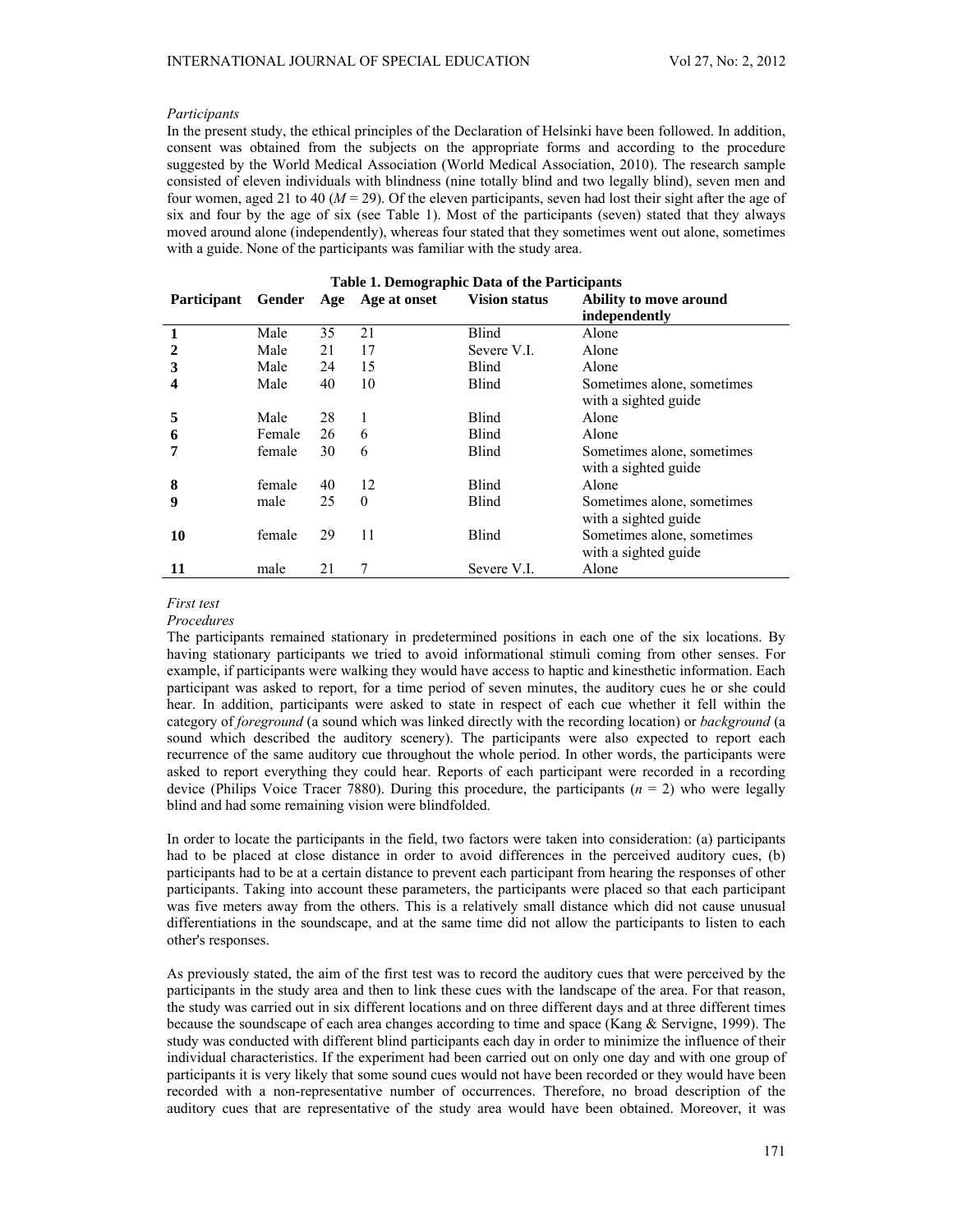decided that the participants should remain stationary during the experiment to avoid receiving a wealth of proprioceptive information (Pick, 1980).

## *Data analysis*

The authors listened to the data recorded in the field (reports of each participant) and transferred it in suitably formatted inventory form (Figure 1). Sixty six inventory forms were completed; one form per person at each recording location. In this form the auditory cues were recorded together with the time at which they were heard. As shown in Figure 1, the form wais divided into spaces of 15 seconds. Each one of these spaces was used to write down the auditory cues reported by each participant in this time period. This method was followed because it allowed the calculation of the duration of each cue so that it could be included in the calculation of the variable *occurrences*. For instance, say an observer identifies the sound of a bird, occurring at time-point 1'25" and lasting until time-point 2'35". In this case, the specific auditory cue appears on the recording form in six different intervals of 15", and thus the *occurrences* of the bird sound are equal to six.



**Figure 1. Inventory Form. At any particular moment the sound cues are noted, with their intensity and their classification as** *background* **or** *foreground***.** 

The content of each form was transferred to digital form in MS Excel. The entire range of auditory cues recorded – by all observers, at all locations and times – was used to create a list of cues, which were those perceived by the observers forming the soundscape in the study area. To investigate how the perceived auditory cues were linked to the spatial changes and represented the landscape three parameters were calculated: (1) the total sum of occurrences of each sound cue, (2) the number of the participants who perceived each auditory cue, and (3) the total sum of occurrences of specific categories of auditory cues. These parameters were calculated separately for each location.

To calculate the third parameter, three separate categories of auditory cues were created. This categorization was based on the origin of the sound and its relation to basic spatial features (streets, parks, buildings, etc.). Auditory cues were classified into five categories: (a) anthropogenic-mechanical (car, motorbike, bus, etc.), (b) anthropogenic-human (people talking, footsteps, laughing, etc.), (c) anthropogenic-indicators (alarm, siren, bell, banging, etc.), (d) nature-biological (birds, dogs barking, etc.) and nature-geophysical (fountain, air, etc.). This categorization is based on a synthesis of the categorization of Schafer (1994) and those of other researchers such as Gage, Ummadi, Shortridge, Qi and Jella (2004), Matsinos et al. (2008) and Napoletano (2004). *Anthropogenic* refers to auditory cues produced by human activities and artifacts (e.g. engineering works, traffic noise), *biological* includes all sound-producing organisms (e.g. insects, birds, dogs) and *geophysical* refers to sounds emitted by any kind of natural phenomenon (Matsinos et al., 2008).

Sounds were also classified, in line with the responses of the participants, as *background* or *foreground*  sounds. The foreground sounds refer to those produced instantly near the sampling site (e.g. dog, car, etc.) whereas the background sounds refer to those produced far from the sampling site and originating from the whole surrounding landscape (e.g. traffic noise). The distinction between background and foreground sounds reflects different priorities of the acoustic environment (Mazaris, Kallimanis, Hatzigiannidis, Papadimitriou, & Pantis, 2009).

### **Results**

For each observer and location, the *occurrences* of each auditory cue were calculated. For example, during the seven minutes of the recording period if one observer identified the sound of a car, occurring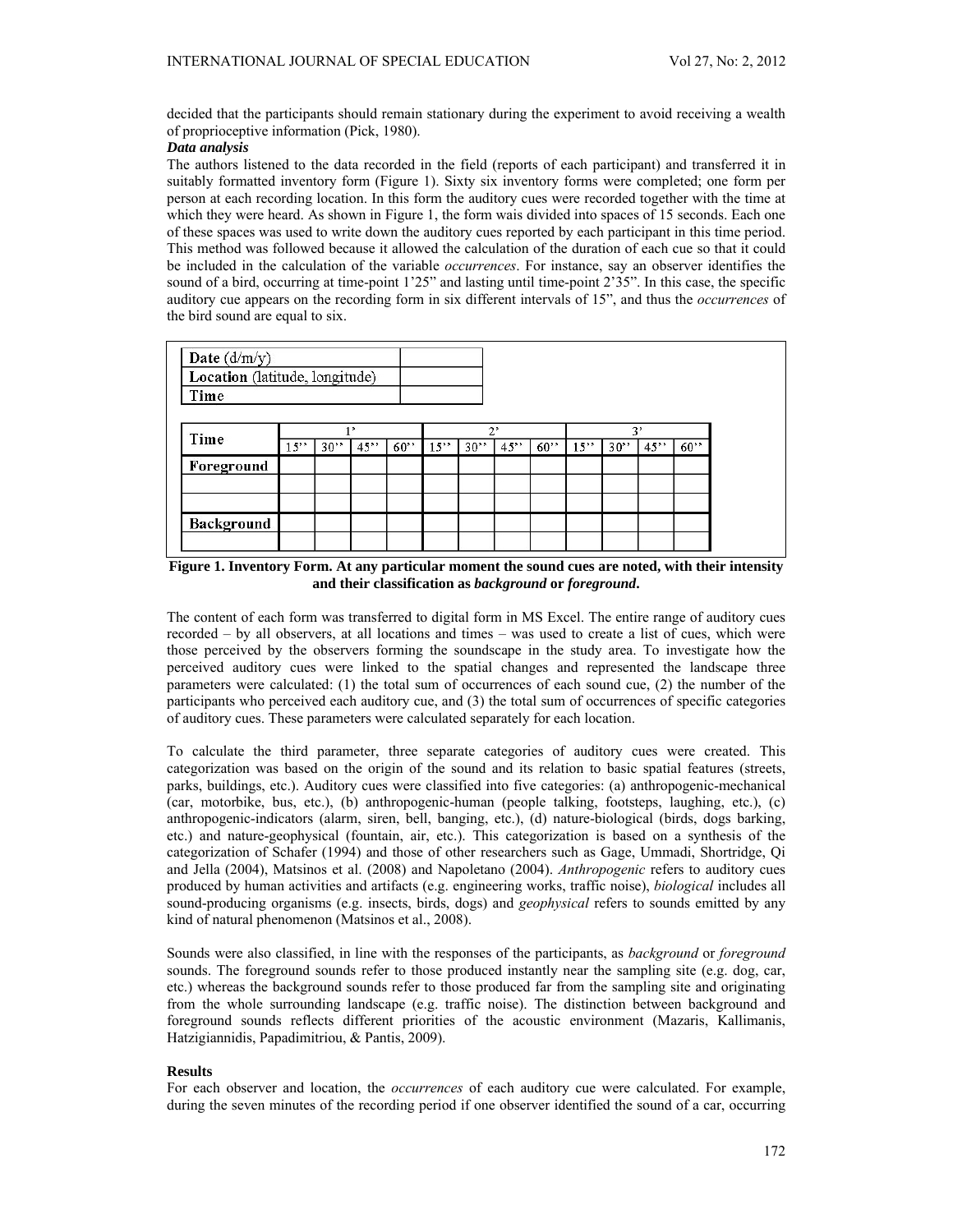at time-point 1'35" and lasting until time-point 2'25'', he then identified a new car sound occurring at 4'50" and lasting until time-point 5'10''. In this case, if the observer reports the sound of the car he hears, then on the recording form the specific sound cue appears in six  $(4+2)$  different intervals of 15". and thus the number of occurrences of the car sound is equal to six.

Based on the variable *occurrences*, the variable total *occurrences* of each auditory cue for each location was calculated for all the participants (for all three days) from the summation of the scores of the variable *occurrences* of all 11 participants (see Table 2). Therefore, the score of the variable *total occurrences* does not represent the *occurrences* of each auditory cue. The variable *total occurrences* is an *index* of the frequency of appearance of each auditory cue in each location without being affected by the subjectivity of the observers. This is important since it has been well established that subjectivity affects the perception of auditory cues (Raimbault & Dubois, 2005).

| <b>Sound cues</b>             | L1             | L <sub>2</sub>          | L3             | L <sub>4</sub>          | L <sub>5</sub> | L 6            |
|-------------------------------|----------------|-------------------------|----------------|-------------------------|----------------|----------------|
| Car                           | 45             | 70                      | 57             | 47                      | 17             | 41             |
| Motorcycle                    | 32             | 23                      | 37             | 54                      | 16             | 42             |
| <b>Bus</b>                    | 7              |                         |                | $\overline{c}$          |                | 6              |
| Car horn                      | 9              | 7                       | 10             | $\overline{c}$          | 5              | 11             |
| Car brakes                    |                |                         |                | $\overline{\mathbf{4}}$ | $\mathbf{1}$   | $\overline{4}$ |
| Bicycle                       |                |                         |                |                         | 7              |                |
| People talking                | 40             | 77                      | 37             | 65                      | 83             | 63             |
| Footsteps                     | 67             | 40                      | 58             | 29                      | 92             | 68             |
| Coughing                      |                | 1                       |                | 3                       | $\overline{2}$ |                |
| Sneezing                      |                |                         |                |                         |                | 1              |
| Laughing                      |                | 3                       | $\mathbf{1}$   | 4                       | $\mathbf{1}$   | $\overline{2}$ |
| Whistling                     |                |                         | 2              |                         |                |                |
| Sound of door opening/closing | 1              | $\overline{\mathbf{c}}$ |                | 16                      | 8              |                |
| Mobile phone ringing          |                | $\overline{c}$          |                | 3                       | 6              |                |
| Keys                          | 3              | $\mathbf{1}$            | $\overline{4}$ | $\overline{2}$          |                | 1              |
| Cart                          |                | $\overline{2}$          |                |                         |                |                |
| Lighter                       |                |                         |                | $\mathbf{1}$            |                |                |
| Locking/unlocking of car door |                |                         |                | 1                       | 1              |                |
| Banging                       | 2              | 6                       | 4              | 14                      | $\overline{2}$ | 1              |
| Alarm                         | $\overline{3}$ |                         | 3              | $\mathbf{1}$            |                |                |
| A metallic sound              | $\mathbf{1}$   | $\overline{c}$          |                | $\mathbf{1}$            | $\overline{4}$ | $\mathbf{1}$   |
| Something breaking            | $\overline{2}$ |                         |                |                         |                |                |
| Siren                         |                |                         | 1              |                         |                |                |
| Music                         |                |                         | $\frac{2}{2}$  |                         | $\overline{2}$ |                |
| Engineering works             |                |                         |                |                         |                |                |
| <b>Bell</b>                   |                |                         |                |                         | $\mathbf 1$    |                |
| Car flash                     |                |                         |                | 6                       |                |                |
| <b>Birds</b>                  | 20             | 46                      | 34             | 16                      | 24             | 23             |
| Dogs (barking)                | 21             | 17                      | 18             | 4                       | $\overline{c}$ | 18             |
| Dogs (walking)                |                |                         |                | $\mathbf{1}$            | $\mathbf{1}$   |                |
| Rustling of the leaves        | 5              |                         |                |                         |                |                |

| Table 2. Total Occurrences of Each Sound Cue in Each Location (all participants - three days) |  |  |
|-----------------------------------------------------------------------------------------------|--|--|
|-----------------------------------------------------------------------------------------------|--|--|

Furthermore, the number of participants who reported each auditory cue was separately calculated for each location. For example, we calculated how many participants reported that they heard the sound *car*, regardless of how many times they heard this sound. This calculation was done for the entire sample for all three days (see Table 3). This index reveals which auditory cues are dominant in each location, which are the ones reported by the majority of the participants.

The analysis revealed that a number of auditory cues (see Table 2) were perceived in all the locations (i.e. car, motorcycle, car horn, people talking, footsteps, banging, birds, dogs). This finding may indicate that these auditory cues were those which characterize the study area. They are the cues one would expect to hear at any location in the study area. Moreover, auditory cues such as *car*, *motorcycle*, *footsteps*, *people talking*, and *birds* were reported by many participants in each location (see Table 3). It is obvious that the specific cues are of particular value for this group of observers (blind individuals) and, moreover, are those which define the *identity* of the location's soundscape.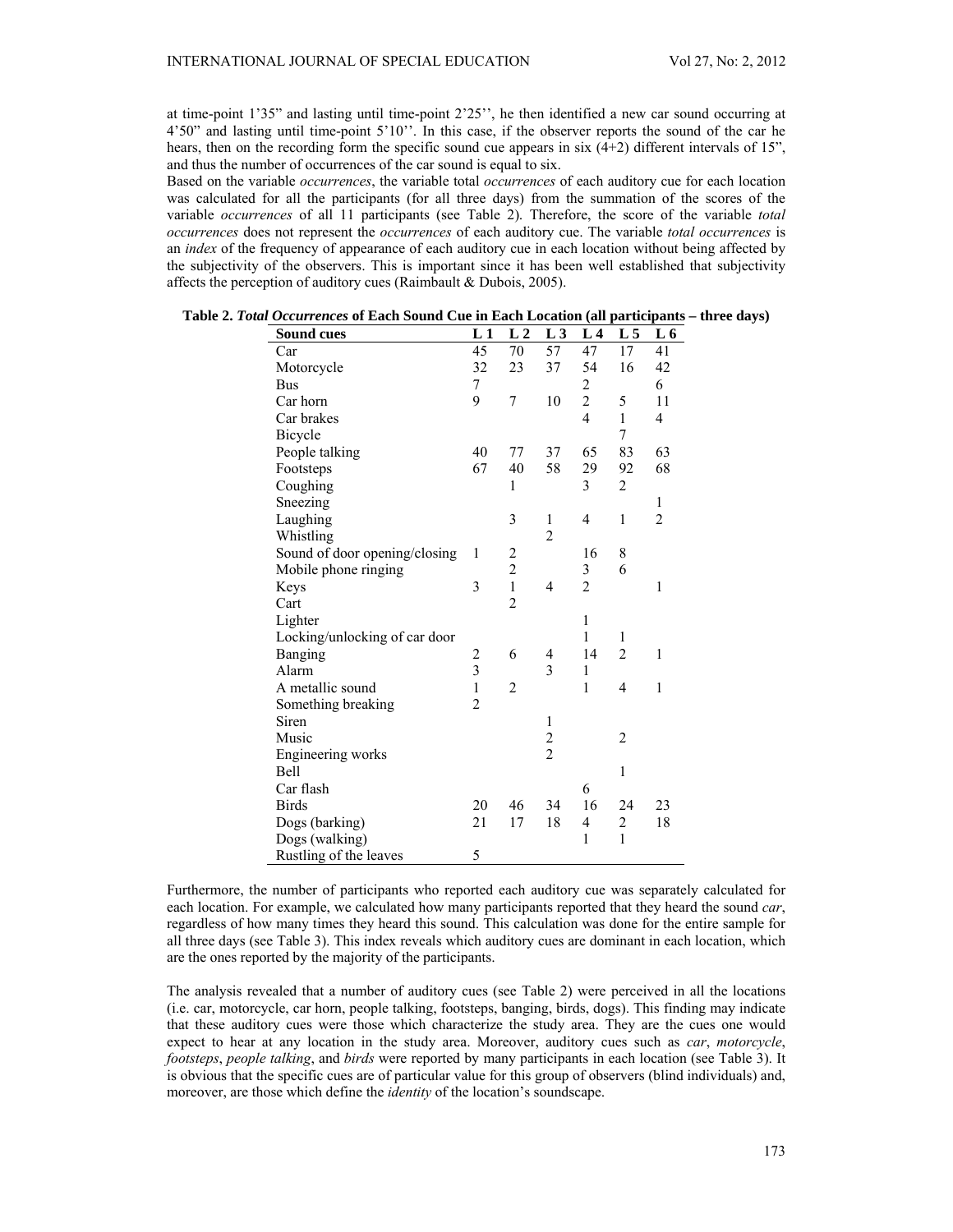| <b>Location 1</b>              | <b>Location 2</b>              | <b>Location 3</b>   |
|--------------------------------|--------------------------------|---------------------|
| Footsteps 11                   | Car11                          | Car10               |
| People talking 10              | People talking 11              | Motorcycle 10       |
| Car 9                          | Birds 9                        | Footsteps 9         |
| Motorcycle 9                   | Footsteps 9                    | People talking 8    |
| Car horn 6                     | Motorcycle 8                   | Birds 7             |
| Birds 5                        | Car horn 5                     | Car horn 3          |
| Dog (barking) 4                | Engineering works 4            | Dog (barking) 3     |
| Alarm <sub>3</sub>             | Banging 3                      | Banging 2           |
| Bus 3                          | Dog (barking) 3                | Engineering works 2 |
| Banging 2                      | Mobile phone ringing 2         | Keys 2              |
| A metallic sound 1             | A metallic sound 1             | Alarm 1             |
| Keys 1                         | Cart 1                         | Laughing 1          |
| Rustling of the leaves1        | Coughing 1                     | Music 1             |
| Something breaking 1           | Keys 1                         | Siren 1             |
| Sound of door opening/closing1 | Sound of door opening/closing1 | Whistling 1         |
| <b>Location 4</b>              | <b>Location 5</b>              | <b>Location 6</b>   |
| Motorcycle 11                  | Footsteps 11                   | People talking 11   |
| People talking 10              | People talking 11              | Car10               |
| Car 8                          | Car 8                          | Motorcycle 10       |
| Birds 7                        | Birds 7                        | Dog (barking) 9     |
| Footsteps 7                    | Motorcycle 7                   | Footsteps 9         |
| Sound of door                  | Bicycle 5                      | Car horn 8          |
| opening/closing 6              | Car horn 4                     | Birds 7             |
| Banging 5                      | Mobile phone ringing 4         | Car brakes 3        |
| Car brakes 3                   | Coughing 2                     | Bus 2               |
| Car horn 3                     | Sound of door                  | Laughing 2          |
| Coughing 3                     | opening/closing 2              | A metallic sound 1  |
| Mobile phone ringing 3         | A metallic sound 1             | Banging 1           |
| Dog (barking) 2                | Banging 1                      | Keys 1              |
| A metallic sound 1             | Bell 1                         | Sneezing 1          |
| Alarm 1                        | Car brakes 1                   |                     |
| Bus 1                          | Dog (barking)1                 |                     |
| Car flash 1                    | Dog (walking) 1                |                     |
| Dog (walking) 1                | Engineering works 1            |                     |
| Keys 1                         | Keys 1                         |                     |
| Laughing 1                     | Laughing 1                     |                     |
| Lighter 1                      | Music 1                        |                     |
|                                |                                |                     |

## **Table 3. Number of the Participants Who Perceived Each Sound Cue of the List in Each Location (all participants – three days)**

It is also worth looking a little more deeply at the results, attempting to link the characteristics of the area with the auditory cues which are dominant in each location. Thus, it can be said that this is an area relatively frequently traversed by pedestrians (footsteps, speech). There must be trees, green areas or small parks (birdsong and barking). In the surrounding area there must be a road or roads with heavy traffic (street noise in background). The phrase *in the surrounding area* was used, because if a busy road passed right through the study area itself it would be difficult to identify, easily and with high frequency, the various other isolated sounds, which would be drowned out by the noise of the road. Also, within the study area there must be some lightly used roads, which is why the participants pointed to car and motorcycle noises among the foreground sounds.

Apart from the sounds that appear in the study area and define its landscape, if sounds in each location are examined separately, additional relations between auditory cues and landscape of each location can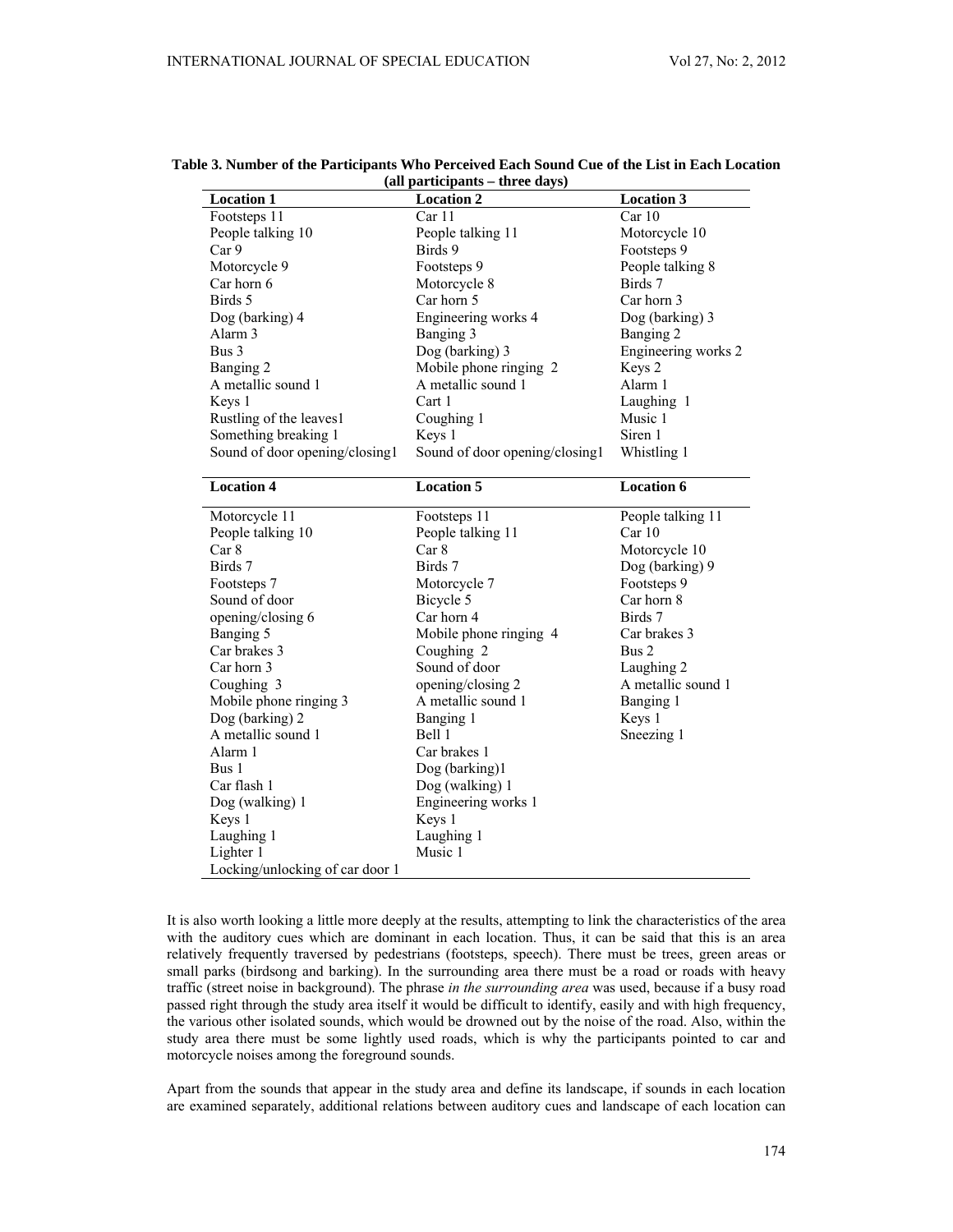be determined. For example, in locations 1, 4, and 6, the auditory cue *bus* has been reported, which means that there is a street which has bus lanes. This, together with other information and previous knowledge regarding the city's bus lanes, can help the listener to determine which street it is. In location 4 particularly, but also in location 5, there was an increased occurrence of the auditory cue *door opening/closing,* which referred to the presence of buildings close to the location. In locations 2 and 3 in the park the occurrences of the auditory cue *birds* increased. In locations 4 and 5, where there are more buildings but no large open spaces and the occurrence of the auditory cue *dogs barking* increased.

Based on the categorization described above (see Data Analysis section) we found four categories of foreground auditory cues (anthropogenic-mechanical, anthropogenic-human, anthropogenic-indicators and nature-biological) and four categories of background auditory cues (anthropogenic-mechanical, anthropogenic-human, nature-biological and nature-geophysical). For each location (L1 to L6) and each of the categories the total sum of occurrences of auditory cues for foreground and background separately calculated was derived by adding the occurrences of the individual auditory cues recognized by each observer (see Table 4).

| Location and Each of the Categories |                              |     |     |     |     |                              |     |                |          |     |          |          |
|-------------------------------------|------------------------------|-----|-----|-----|-----|------------------------------|-----|----------------|----------|-----|----------|----------|
|                                     | <b>Foreground categories</b> |     |     |     |     | <b>Background categories</b> |     |                |          |     |          |          |
|                                     | L1                           | L2  | L3  | L4  | L5  | L6                           | L1  | L <sub>2</sub> | L3       | L4  | L5       | L6       |
| Nature (geo)                        |                              |     |     |     |     |                              | 266 | $\theta$       | $\theta$ | 0   | $\theta$ | 240      |
| Nature (biol)                       | 46                           | 63  | 52  | 21  | 27  | 41                           | 130 | 123            | 200      | 145 | 123      | -81      |
| Anthropogenic<br>(h)                | 111                          | 128 | 104 | 124 | 193 | 135                          | - 0 | 28             | $\theta$ | 50  | 35       | $\theta$ |
| Anthropogenic<br>(m)                | 93                           | 100 | 104 | 109 | 46  | 104                          | 136 | 172            | 211      | 196 | 255      | -238     |
| Anthropogenic (i)                   | 8                            | 8   | 10  | 22  | 9   |                              |     |                |          |     |          |          |

**Table 4. The Total Sum of Occurrences of Sound Cues for Foreground and Background for Each Location and Each of the Categories** 

Furthermore, bar-charts which represented the contribution of each category to a total soundscape of each location were created (see Figures 2 and 3). These bar-charts were created to facilitate the examination of the degree to which the perceived soundscape of blind participants is related to the landscape of the area and the spatial changes of the auditory cues in it.



**Figure 2. The Contribution of Each Category to a Total Soundscape of Each Location (foreground).**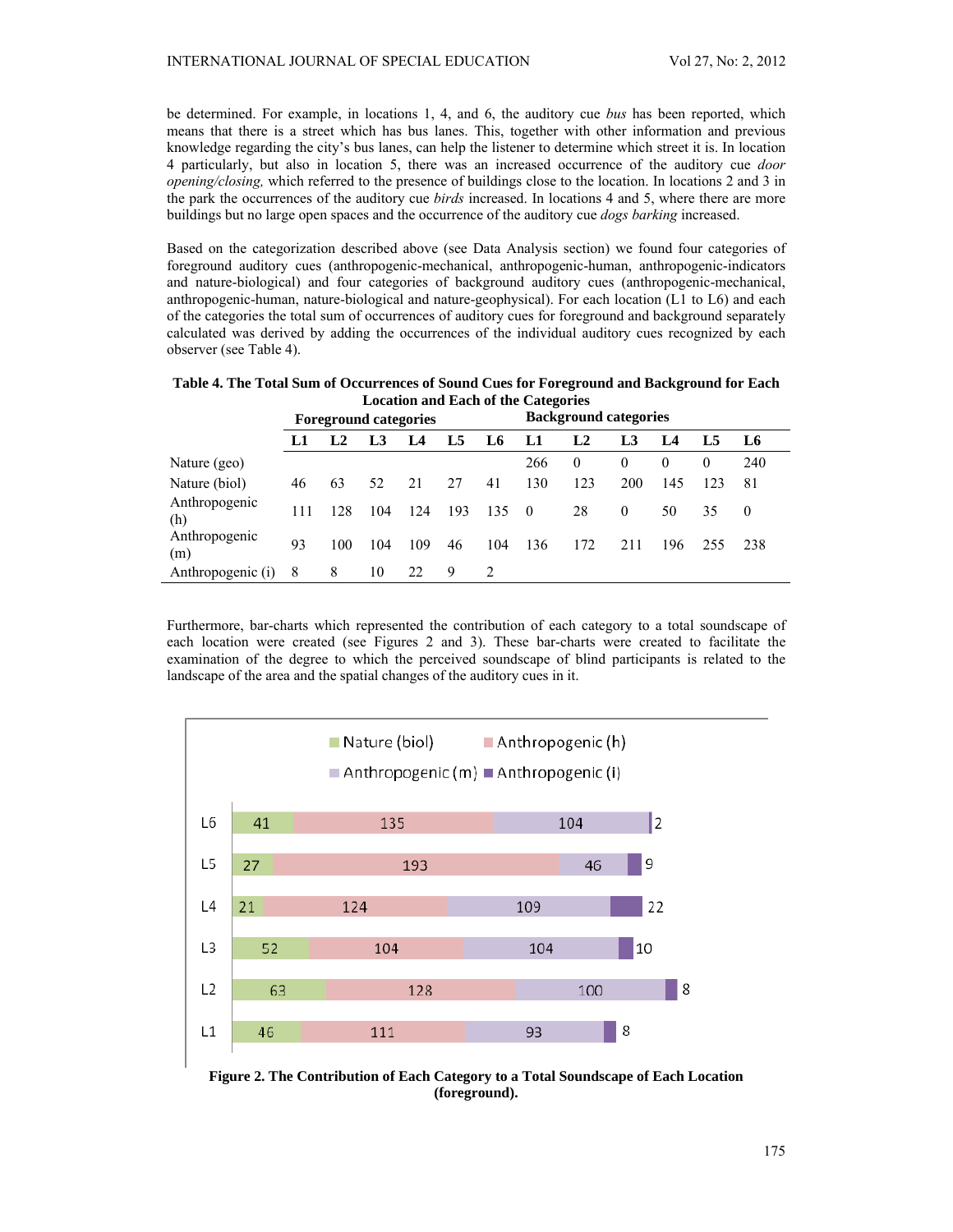

**Figure 3. The Contribution of Each Category to a Total Soundscape of Each Location (background).** 

It is noteworthy that no nature-geophysical sounds were listed in the foreground categories and no anthropogenic-indicator sounds were listed in the background categories. In the foreground categories, anthropogenic-mechanical and anthropogenic-human auditory cues contribute more to the soundscape of each location. In the background categories, anthropogenic-mechanical sounds together with naturebiological sounds contribute more to the soundscape of the area. Interestingly, nature-geophysical sounds contribute only to the soundscape of two locations (L1 and L6). This could be directly linked to the presence of a fountain close to L1 and L6. These findings are related to the nature of the specific study area (see Experiment section). For instance, if a large park had been chosen as a setting for the experiment, or some location in the countryside, the results would obviously have been entirely different.

The examination of the bar-chart with categories of foreground auditory cues (Figure 2) shows that more nature-biological auditory cues appear in locations 2 and 3 in the park with green areas and trees. More anthropogenic-human auditory cues appear in location 5, which is close to buildings and university services (e.g. administration buildings) and it is also a central passage to other areas and buildings. Moreover, in location 5 many fewer anthropogenic-mechanical auditory cues occur, since there are no main streets nearby. In location 4 many more anthropogenic-indicators appear, since the location is close to a car park, and entrances to university buildings (e.g. administration buildings). Anthropogenic-human auditory cues are fewer in number in location 3 since this is in a park which has pathways for pedestrians. Location 2 is also in the park, but it is on the edge of the park and very close to it there are several entrances to buildings. Hence, there are more anthropogenic-human sound cues than in location 3.

The examination of the bar-chart with the categories of background auditory cues (Figure 3) reveals that more nature-biological auditory cues occur in location 3, which is in the park and is surrounded by trees (birds singing). Moreover, fewer nature-biological auditory cues occur in location 6, where naturegeophysical and anthropogenic-mechanical cues are predominant. This can be explained by the fact that there is a fountain close to location 6 and main streets in the broader area around the location. More anthropogenic-human sounds occur in locations 2, 4 and 5 which are near to areas with a number of pedestrian crossings. In location 5 more anthropogenic-mechanical auditory cues appear because there is a main street in the broader area around the location.

# *Second test*

#### *Procedures*

In the second test the participants were asked to describe the components of the area around each location. They were asked to give descriptions based on the sounds that they could hear in each location. That is, the second test took place in each one of the six locations separately, immediately after the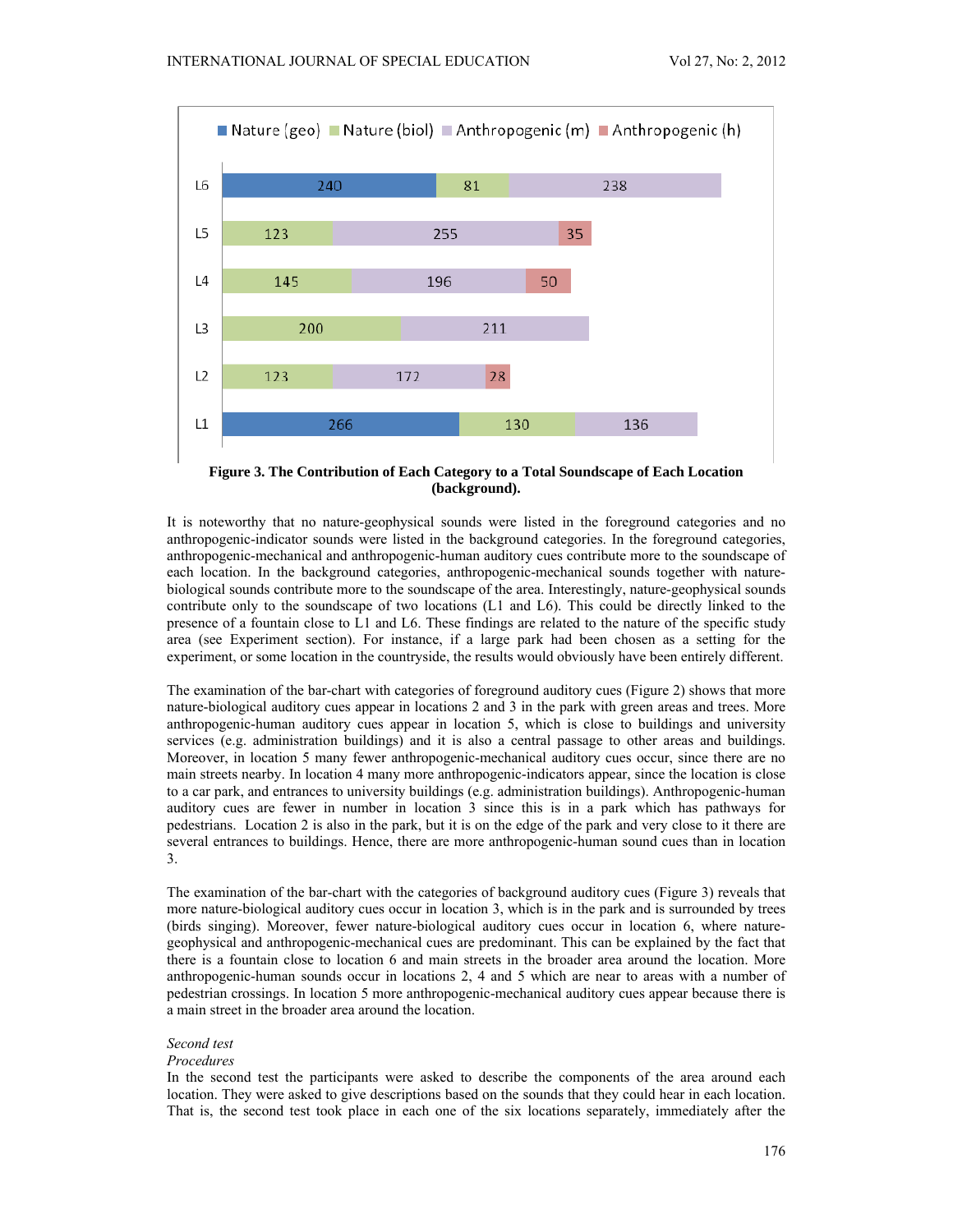completion of the first test. In effect, it is a process investigating the cognitive maps created by the participants through their sense of hearing. The participants were asked to include in their descriptions basic spatial components such as streets (with light or heavy traffic), parks, squares, buildings, pathways, etc.

#### *Data analysis*

One of the authors, who had extensive experience in qualitative research, transcribed the verbal descriptions. Then a list was created containing all the relations between the auditory cues and the elements of the cognitive maps for all participants and all six locations. Examples of such relations include birds with parks, cars with streets, people talking on footpaths, etc. Furthermore, the descriptions enabled sketch maps to be created for the areas around the six locations. These sketch maps represented the cognitive maps of the participants for the areas around the six locations. Figure 4 shows an example of a sketch map. Six sketch maps were created for each participant, making 66 in total.



**Figure 4. Example of a Sketch Map for Location 1.** 

The way in which the components of each sketch map fitted the actual spatial components of the area was examined. This comparison was done by using a map of the area (Figure 5) in which information provided by the authors was added during field observations.

### **Results**

The analysis revealed that the cognitive maps of the participants contained information about principal spatial features, such as streets, buildings, parks, green areas, car parking, etc. In addition, there was more detailed spatial information on such features as footpaths, trees, steps, benches, fountains, etc. The analysis of the participants' cognitive maps also revealed self-to-object and object-to-object spatial relationships in the study area. For example: *Behind me there are steps…on the left of steps there are some trees.* 

Below are several examples of the relationship between auditory cues and components of the landscape. *This is a park, I can tell from the continuous bird singing. There are some people who talk and walk but the noise from the street comes from a long distance (location 2).* 

*There should be many benches since I can hear people talking but I can't hear any footstep (location 5). I can hear the noise from a main street but it's definitely quite far from here (location 5).* 

*On the right there is probably a footpath because I heard some people who were passing by a couple of minutes age (location 3).* 

*I think that here the area is not so 'green' as in the previous locations because I can't hear birds singing (location 4).* 

*I heard a door opening and closing. The sound came from in front of me but on so I can assume that there is a building somewhere there (location 5).* 

*I can't hear clearly the street traffic coming from behind me. There are probably some trees or buildings that block this sound (location 1).*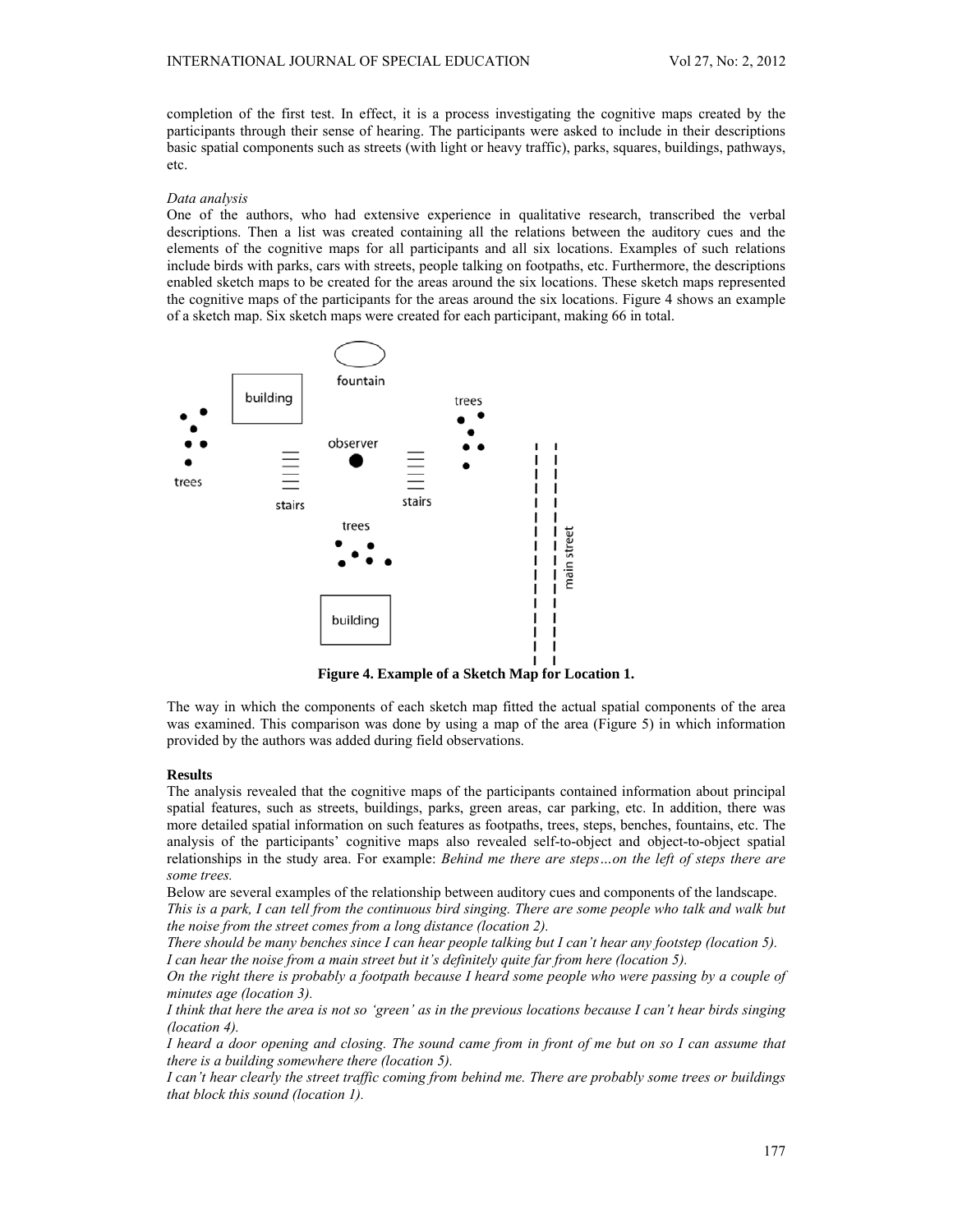

**Figure 5. Map of the Study Area.** 

# **Conclusion**

The study presented here sought to explore the role of auditory cues in the spatial knowledge of stationary blind individuals by examining the relation between the perceived auditory cues and the landscape of a given area and investigating how blind individuals use auditory cues to create cognitive maps. The findings of the study reveal that several auditory cues characterize the study area and are linked to spatial features. Auditory cues such as *car*, *motorcycle*, *footsteps*, *people talking*, and *birds* were reported by many participants in each location. These specific auditory cues are of particular value for the group of blind listeners and, moreover, are those which define the *identity* of the soundscape in the study area. In addition, by using auditory cues coming from different sources the participants associated the soundscape with the structural and spatial configuration of the landscape.

 It is important to highlight the fact that the participants remained stationary during the testing procedure. By not moving, the participants did not have the opportunity to gather valuable information deriving from their interaction with the environment. Moreover, the results indicate that through their sense of hearing, blind individuals create cognitive maps, which include varied spatial information and spatial relationships within it. The participants linked auditory cues with specific spatial features, such as streets, buildings, parks, green areas, car parkings, and footpaths and reported an understanding of self-to- object and object-to-object relationships.

The findings of the study can be used to inform the development of orientation and mobility aids for individuals with visual impairments. It is well established that tactile maps significantly help individuals with visual impairment to gain spatial knowledge (Espinoza, Ungar, Ochaita, Blades, & Spencer, 1998; Ungar, 2000). The use of new technologies, such as the touch tablet, provides the opportunity for presenting tactile and auditory information simultaneously to individuals with visual impairments (Wells & Landau, 2003). Touch tablets also offer access to the benefits of tactile maps and auditory recordings (Papadopoulos, Koutsoklenis, & Chatzigiannakoglou, 2010). Such an application could help individuals with visual impairments to familiarize themselves with unknown areas, to learn routes on these areas and to be aware of the important spatial features such as landmarks, nodes, districts and edges. Regarding familiar areas, the combined use of tactile maps and soundscape recordings could help individuals with visual impairments to update their cognitive maps and learn new routes before deciding to navigate within these areas. The results could also enhance training in orientation and mobility skills that involves the use of recorded sounds for improving the auditory skills of individuals with visual impairments.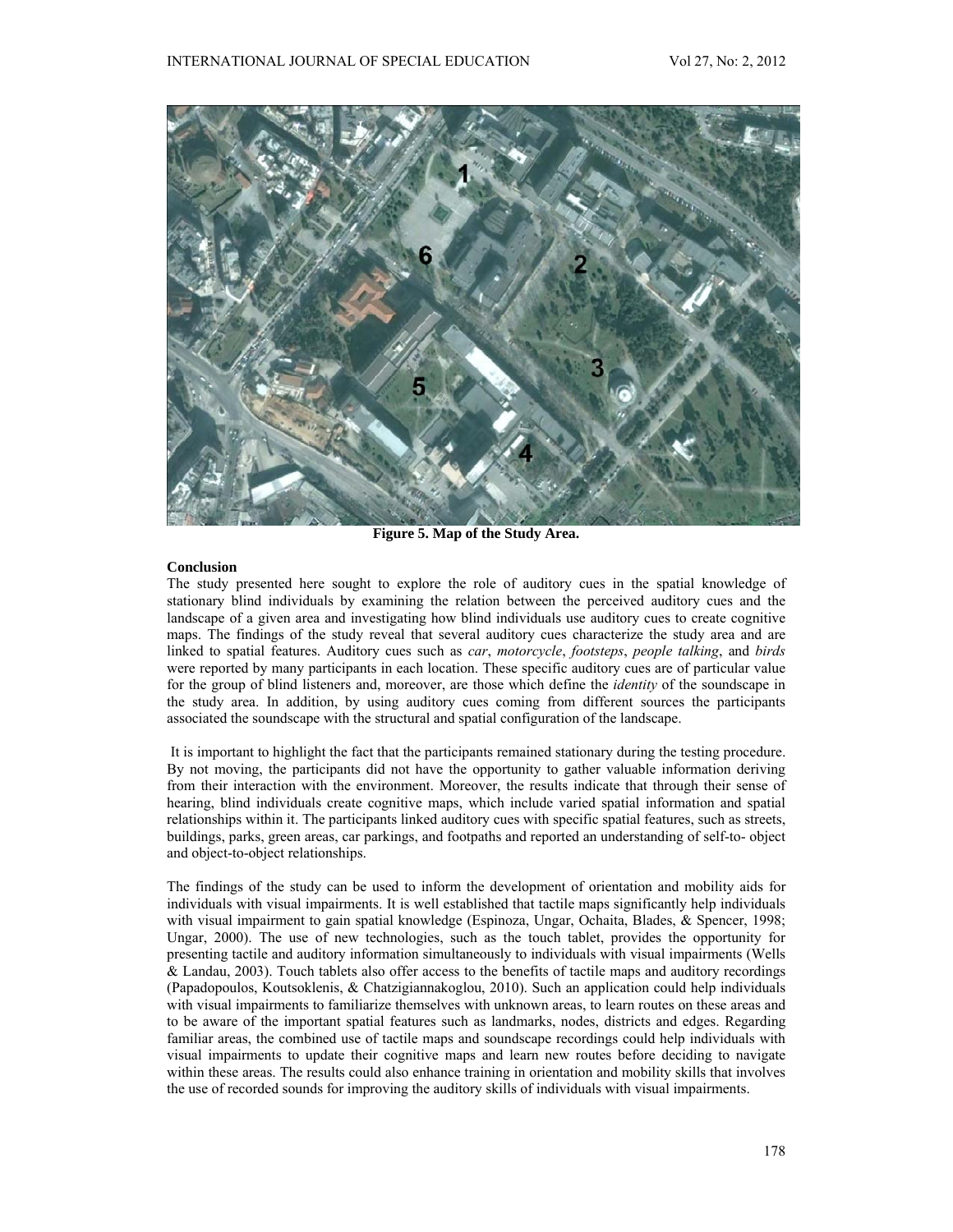#### *Limitations*

One limitation of the present study is the relatively small number of participants. However, given the nature of the specific experiment, and the structure of the tests used (all participants had to be in a specific position, and relatively close to one another), it would not have been possible to make the sample used much larger. One other drawback is that the probable impact of individual differences within participants cannot be established. For example, it would be very interesting to establish the impact of a person's age at the time of loss of sight and to identify any gender-related differentiations within the sample. Moreover, since the senses of touch and olfaction were not masked, the possible contribution of haptic cues (e.g. the feeling of wind) and olfactory cues (e.g. smell of flowers) in the cognitive maps of the participants cannot be established in the present study. Finally, given that the authors were familiar with the locales, the procedure of sketch mapping was open to unintentional bias.

# **References**

Ashmead, D. H., Wall, R. S., Eaton, S. B., Ebinger, K. A., Snook-Hill, M. M., Guth, D. A., & Yang, X. (1998). Echolocation reconsidered: Using spatial variations in the ambient sound field to guide locomotion. *Journal of Visual Impairment and Blindness, 92*, 615-632.

Blauert, J. (1997). *Spatial hearing: The psychophysics of human sound localization* (Rev. Ed.). Cambridge: MIT Press.

Blumsack, J. T. (2003). Audiological assessment, rehabilitation, and spatial hearing considerations associated with visual impairment in adults: an overview. *American Journal of Audiology, 12*, 76-83.

Carles, J. L., Barrio, I. L., & de Lucio, J. V. (1999). Sound influence on landscape values. *Landscape and Urban Planning, 43*, 191-200.

Dubois, D., Guastavino, C., & Raimbault, M. (2006). A cognitive approach to urban soundscapes: using verbal data to access everyday life auditory categories. *Acta Acustica united with Acustica, 92*, 865-874.

Espinoza, M. A., Ungar, S., Ochaita, E., Blades, M., & Spencer, C. (1998). Comparing methods for introducing blind and visually impaired people to unfamiliar urban environments. *Journal of Environmental Psychology, 18,* 277-287.

Gage, S., Ummadi, P., Shortridge, A., Qi, J., & Jella, P. (2004). Using GIS to develop a network of acoustic environmental sensors. *ESRI International Conference*. 9-13 August, San Diego, CA.

Gardiner, A., & Perkins, C. (2005). 'It's a sort of echo. . .': Sensory perception of the environment as an aid to tactile map design*. The British Journal of Visual Impairment, 23,* 84-91.

Gaver, W. W. (1993). How do we hear in the world?: Explorations in ecological acoustics. *Ecological Psychology, 5*, 285-313.

Gibson, J. J. (1966). *The senses considered as perceptual systems*. Boston: Houghton Mifflin.

Golledge, R. (1993). Geography and the disabled: a survey with special reference to vision impaired and blind populations. *Transactions of the Institute of British Geographers, 18*, 63-85.

Hirsh, I. J., & Watson, C. S. (1996). Auditory psychophysics and perception. *Annual Review of Psychology, 47*, 461-484.

Jacobson, R. D. (1998). Cognitive mapping without sight: four preliminary studies of spatial learning. *Journal of Environmental Psychology, 18*, 289-305.

Jacobson, W. H. (1993). *The art and science of teaching orientation and mobility to persons with visual impairments.* New York, NY: American Foundation for the Blind.

Jansson, G. (2000). Spatial orientation and mobility of people with visual impairment. In B. Silverstone, M. A. Lang, B. Rosenthal, & E. E. Faye (Eds.), *The Lighthouse handbook on visual impairment and vision rehabilitation* (Vol. 1) (pp. 379-397). New York, NY: The Lighthouse and Oxford University Press.

Kang, M. A., & Servigne, S. (1999). Animated cartography for urban soundscape information, CM-GIS '99. *Proceedings of the 7th International Symposium on Advances in Geographic Information Systems*, November 2-6, Kansas City, USA.

Kitchin, R. M. (1994). Cognitive maps: What are they and why study them? *Journal of Environmental Psychology, 14*, 1-19.

Koutsoklenis, A., & Papadopoulos, K. (in press). Auditory cues used for wayfinding in urban environments by individuals with visual impairments. *Journal of Visual Impairment & Blindness*.

Loomis, J. M., Klatzky, R. L., Golledge, R. G., Cicinelli, J. G., Pellegrino, J. W., & Fry, P. A. (1993). Nonvisual navigation by blind and sighted: Assessment of path integration ability. *Journal of Experimental Psychology: General, 122*, 73-91.

Matlin, M. W., & Foley, H. J. (1992). Sensation and perception. London: Allyn and Bacon.

Matsinos, Y. G., Mazaris, A. D., Papadimitriou, K. D., Mniestris, A., Hatzigiannidis, G., Maioglou, D., & Pantis, J. D. (2008). Spatio-temporal variability in human and natural sounds in a rural soundscape. *Landscape Ecology, 23*, 945-959*.*